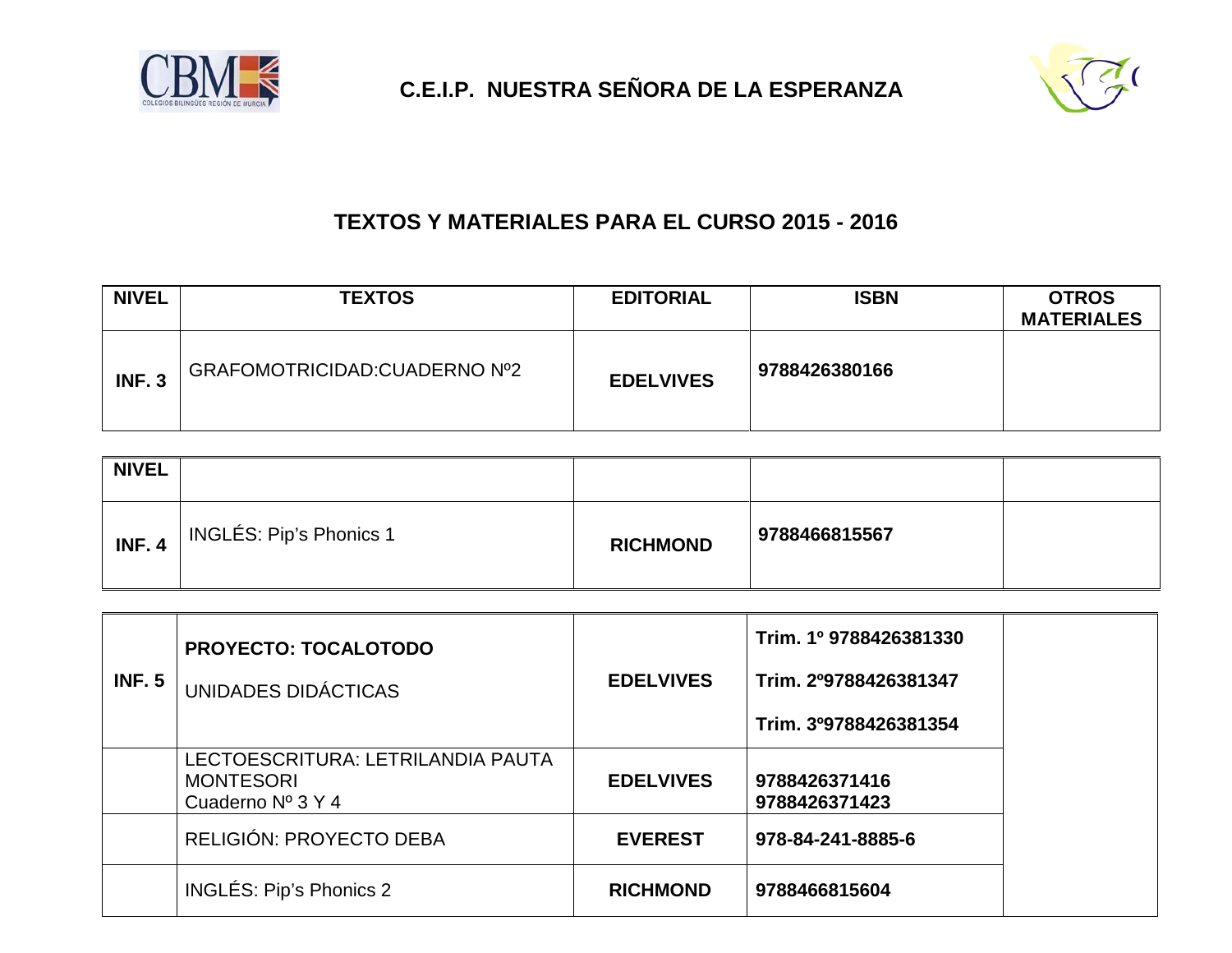|                        | <b>APRENDER ES CRECER</b><br>Lengua.<br>Matemáticas.<br><b>C.Sociales</b>                        | <b>ANAYA</b>      | 978-84-678-4527-3<br>978-84-678-6503-5<br>978-84-678-6499-1 |  |
|------------------------|--------------------------------------------------------------------------------------------------|-------------------|-------------------------------------------------------------|--|
|                        | <b>COMPRENSIÓN LECTORA</b><br><b>PASO A PASO</b>                                                 | <b>ANAYA</b>      | 978-84-667-4756-1                                           |  |
|                        | MÚSIC: RICHMOND                                                                                  | <b>SANTILLANA</b> | 978-84-680-8764-1                                           |  |
| 1 <sup>0</sup><br>PRI. | RELIGIÓN: PROYECTO DEBA                                                                          | <b>EVEREST</b>    | 978-84-241-8981-5                                           |  |
|                        | <b>ARTS &amp; CRAFTS</b>                                                                         | <b>SANTILLANA</b> | 978-84-680-0370-2                                           |  |
|                        | Science                                                                                          | <b>Fotocopias</b> |                                                             |  |
|                        | Inglés: Rooftops 1. Student book + Activity<br><b>Book</b>                                       | <b>OXFORD</b>     | 9780194503020<br>9780194503112                              |  |
|                        | <b>APRENDER ES CRECER</b><br>Lengua.<br>Matemáticas.<br><b>C.Sociales</b>                        | <b>ANAYA</b>      | 978-84-678-7395-5<br>978-84-678-7401-3<br>978-84-678-8443-2 |  |
|                        | <b>COMPRENSIÓN LECTORA</b><br><b>PASO A PASO</b>                                                 | <b>ANAYA</b>      | 978-84-667-4757-8                                           |  |
|                        | <b>ARTS &amp; CRAFTS</b>                                                                         | <b>SANTILLANA</b> | 978-84-680-0373-3                                           |  |
| 2 <sup>0</sup><br>PRI. | <b>MUSIC: RICHMOND</b>                                                                           | <b>SANTILLANA</b> | 978-84-680-2931-3                                           |  |
|                        | <b>RELIGIÓN: PROYECTO DEBA</b>                                                                   | <b>EVEREST</b>    | 978-84-241-8983-9                                           |  |
|                        | Science                                                                                          | <b>Fotocopias</b> |                                                             |  |
|                        | Inglés: Ace 1 Classbook + Activity book<br>NOTA: Para 2º usamos Ace 1 (uno) No es<br>una errata. | <b>OXFORD</b>     | 9780194007665<br>9780194006873                              |  |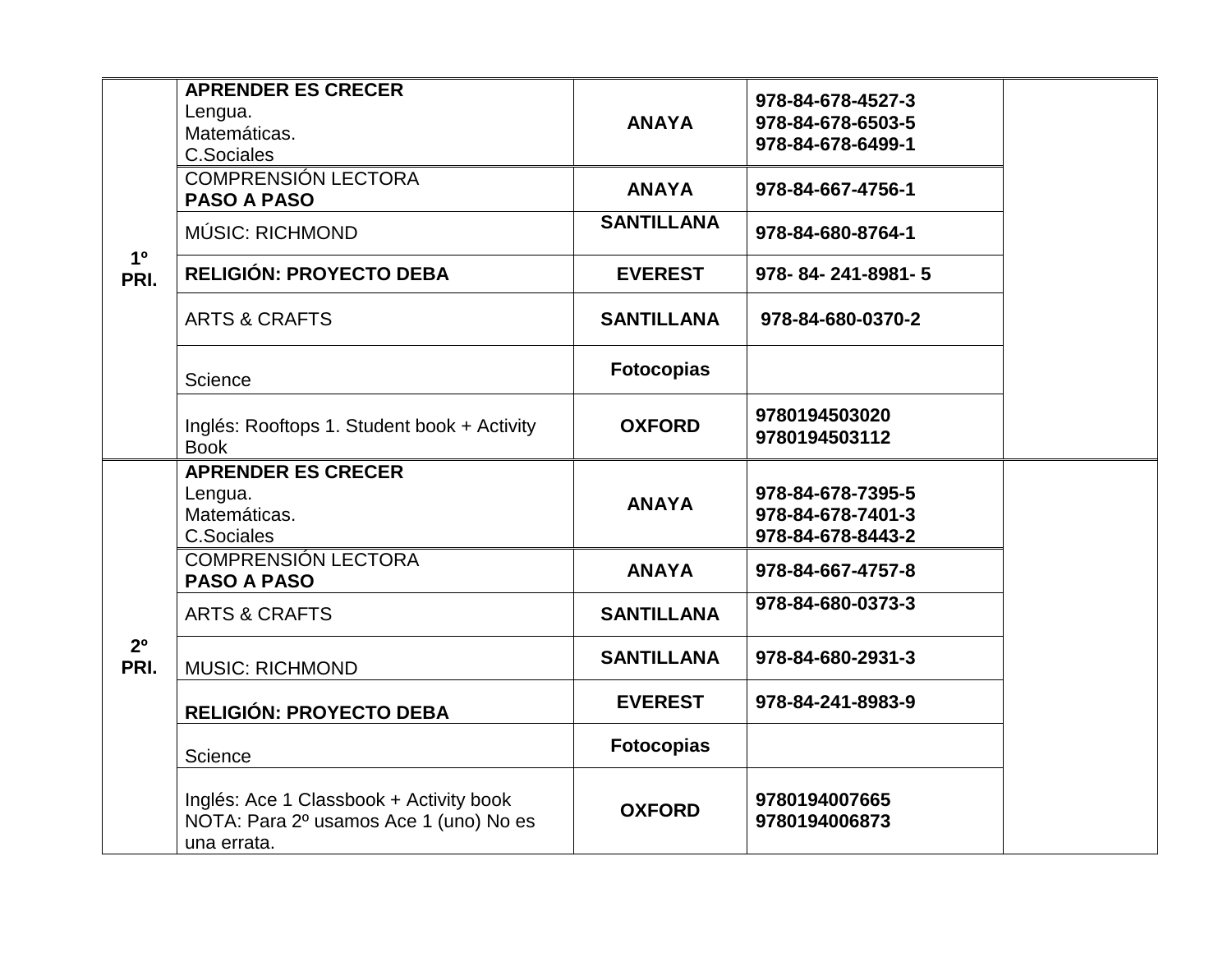| 3 <sup>o</sup><br>PRI. | <b>PROYECTO: ABRE LA PUERTA</b><br><b>LENGUA 3</b><br><b>MATEMÁTICAS 3</b>                             | <b>ANAYA</b>      | <b>PRÉSTAMO</b>                | <b>Diccionario</b>                  |
|------------------------|--------------------------------------------------------------------------------------------------------|-------------------|--------------------------------|-------------------------------------|
|                        | <b>RELIGIÓN: PROYECTO DEBA</b>                                                                         | <b>EVEREST</b>    | 978-84-241-89-85-3             | <b>Escolar</b><br><b>Santillana</b> |
|                        | <b>PASO A PASO</b><br>COMPRENSIÓN LECTORA                                                              | <b>ANAYA</b>      | 978-84-667-4758-5              |                                     |
|                        | Inglés: Ace 2. Student's Book + Activity Book<br>NOTA: Para 3º usamos Ace 2 (dos) No es<br>una errata. | <b>OXFORD</b>     | 9780194007672<br>9780194006880 | Flauta dulce.                       |
|                        | <b>APRENDER ES CRECER</b><br><b>CIENCIAS SOCIALES</b>                                                  | <b>ANAYA</b>      | 978-84-678-4809-0              |                                     |
|                        | <b>ARTS &amp; CRAFTS</b>                                                                               | <b>SANTILLANA</b> | 978-84-680-1349-7              |                                     |
|                        | Science: Natural and Social Science 3.<br>Pupil's book                                                 | <b>MacMillan</b>  | <b>PRÉSTAMO</b>                |                                     |
|                        | <b>PROYECTO: ABRE LA PUERTA</b><br>LENGUA 4°<br>MATEMÁTICAS 4º                                         | <b>ANAYA</b>      | <b>PRÉSTAMO</b>                |                                     |
|                        | <b>APRENDER ES CRECER</b><br><b>CIENCIAS SOCIALES</b>                                                  | <b>ANAYA</b>      | 978-84-678-7834-9              |                                     |
| 4 <sup>0</sup><br>PRI. | Science: Macmillan Natural and Social<br>Science 4. Pupil's Book                                       | <b>MACMILLAN</b>  | <b>PRÉSTAMO</b>                |                                     |
|                        | RELIGIÓN: PROYECTO DEBA                                                                                | <b>EVEREST</b>    | 978-84-241-89-87-7             | La Biblia.                          |
|                        | Inglés: Ace 3. Pupil's Book + Activity Book<br>NOTA: Para 4º usamos Ace 3 (tres) No es<br>una errata   | <b>OXFORD</b>     | 9780194007689<br>9780194006897 |                                     |